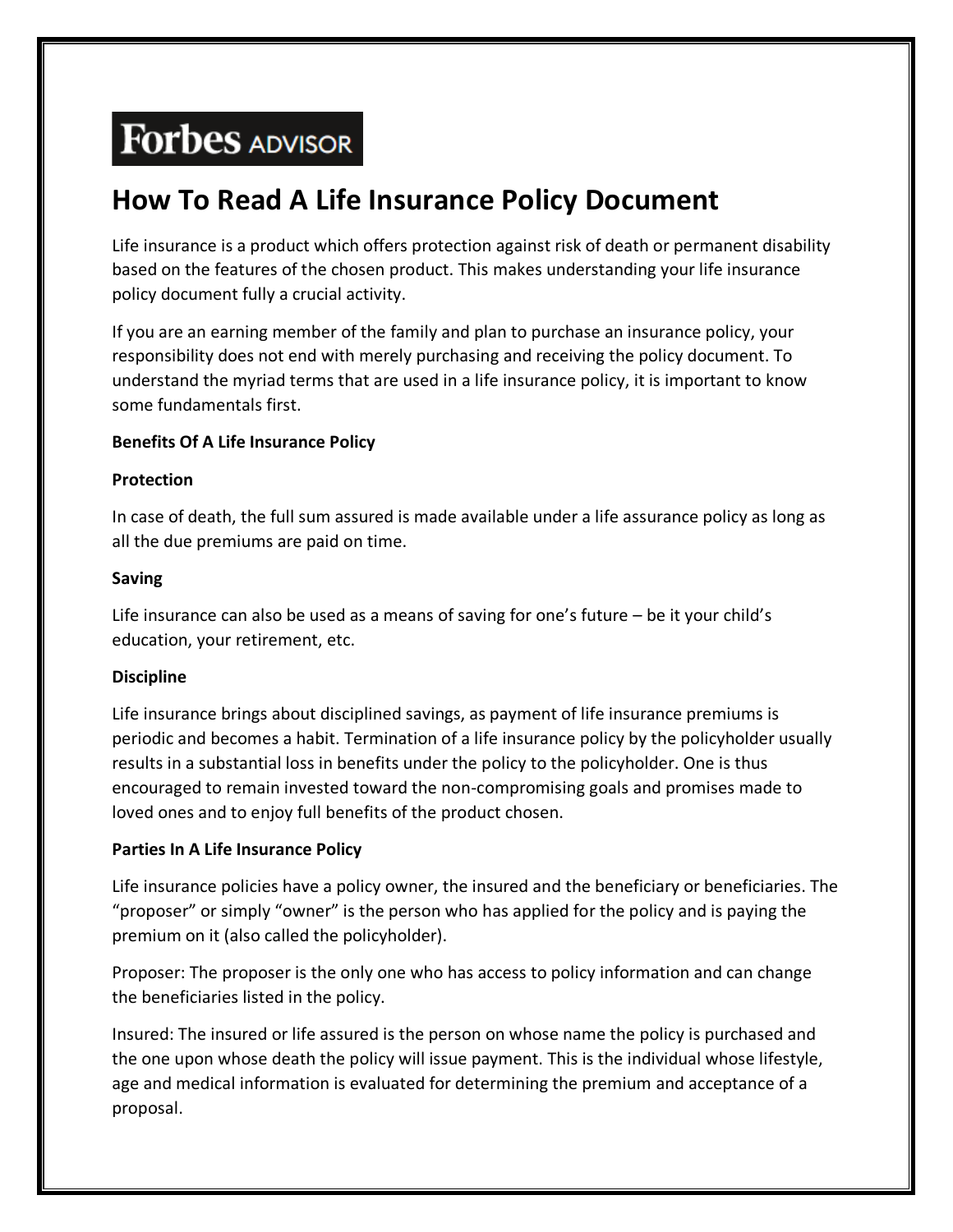Beneficiary: The beneficiary or nominee is the person or persons who will receive the death benefit upon the death of the insured.

The proposer and the insured are often the same individual. In some cases they can be different, as long as insurable interest can be established. For example, a husband can purchase a policy for his wife. In this case, the husband will be both the owner and the beneficiary but the wife will be life assured.

# **Benefits Of A Policy Document**

Technically, a policy document is a contract of insurance between the insurance company and the policyholder containing the key features, terms and conditions.

Acts As a Promise: For your dependents, the policy document is your promise to your loved ones, ensuring that the planned goal for which it was taken is achieved in a disciplined manner. Also, in case of any unforeseen event leading to death of the primary bread earner, the goals can be continued to be met.

Covers All Details: The policy document covers all the benefits, terms and conditions of the policy. It is important that one shares the details of the insurance and informs their loved ones, kids and their spouse about the features of the policy and how to take care of the claims in case of any eventuality.

Regardless of the type of life insurance, once you have decided to purchase a policy, it is important to understand your coverage and its benefits and obligations.

Life insurance policies typically contain standard sections to some extent.

# **Key Parts of A Policy Document**

The first part of your policy document is generally the policy schedule. This section contains information discussed during the application process. It typically includes:

The benefit amount called "Sum Assured," which is the amount payable in the event of death of the insured.

Amount you are paying, which is the premium.

Frequency of payment whether it is yearly, half yearly, quarterly or even monthly.

# **Understanding Sections In A Policy Document**

# **Benefit Illustration**

Insurance Regulatory and Development Authority of India (IRDAI) has mandated benefit illustration to be a part of the policy document for certain products to avoid mis-selling. The benefit illustration is aimed at helping you understand how the return on your policy money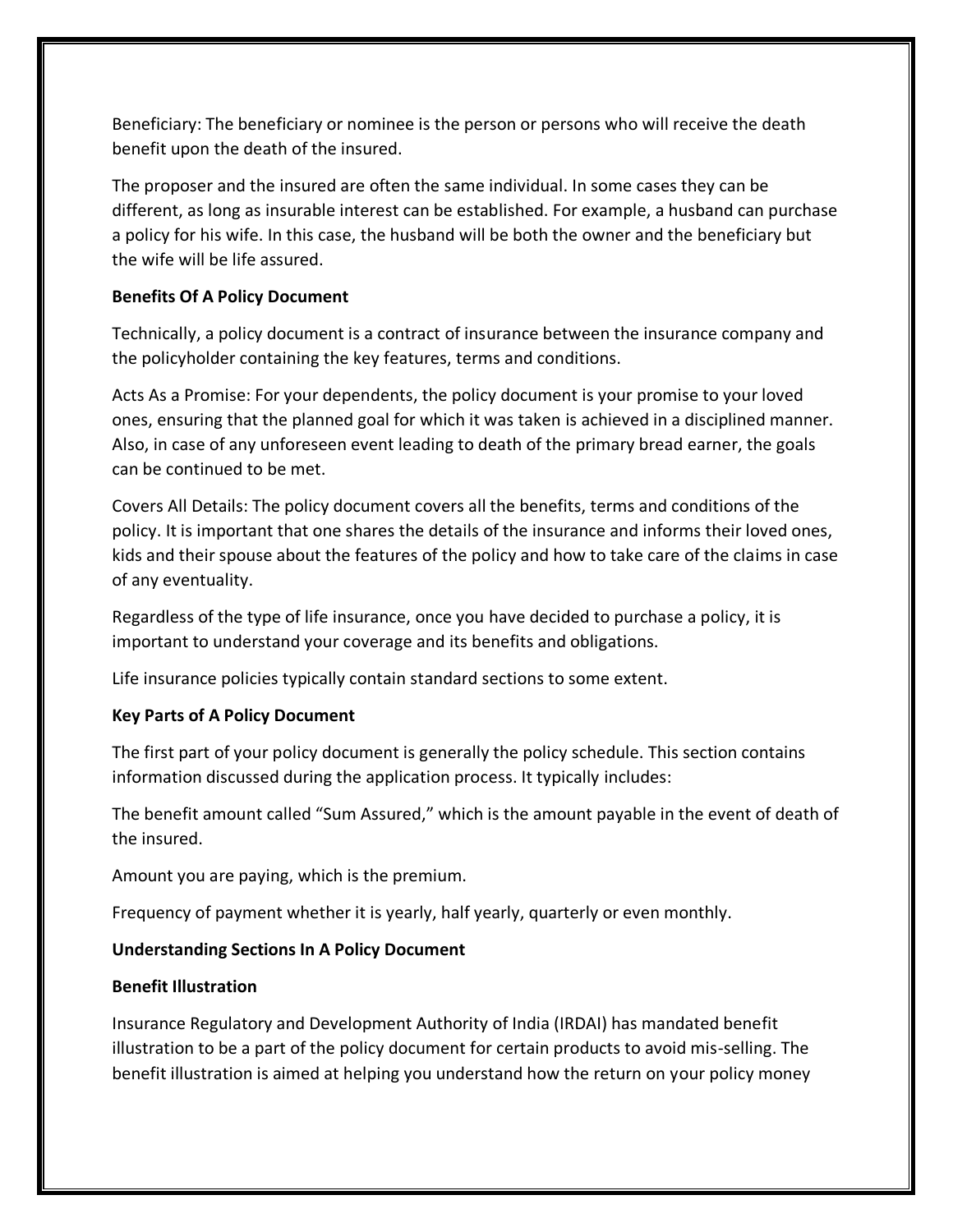will fetch at different rates of returns (4% or 8%) or amount of investible portion of premium is computed.

#### **Death Benefit**

The death benefit section spells out the details of the death benefit. The "exclusions" section should be read carefully along with other sections as it states the circumstances or factors that can invalidate or limit a death benefit, with suicide being the major one.

Most policies will not pay a death benefit if the insured commits suicide within the stipulated period. In case of riders, some of the benefits will be subject to stated exclusions.

Misstatement of personal information like age, education or medical history can also limit the death benefit. Any misrepresentation of information you provide could result in the policy being voided or could even be considered insurance fraud.

# **Free Look Period**

A prudent policyholder should go through the same to ensure seamless payment at the time of claim. You will also be able to find out if this policy is aligned to the benefits explained by the insurance representative. If not, you can return the policy document within the free look period.

In such a case, the premium collected is returned to the insured after deducting nominal charges such as the cost of medicals, stamp fees and risk premium for the number of days the risk on the insurer.

The free look period is usually 15 or 30 days from the date of receipt of "Policy Document" by the policyholder depending upon the mode of policy issuance.

#### **Unit Linked Product**

In case of an unit linked product, the policy document shall contain the details of the investment fund. The insured should be aware of the fund in which the premium is allocated and in which proportion.

Generally, there is a provision to switch the fund into any other fund or a combination of funds.

# **Understanding the Legal Language**

Life insurance policies are written in legal language that can be confusing, so all policies include a definitions section that defines words used in the policy.

Refer to the "definitions" section when reading your policy and ask about anything you don't understand. Never shy away from clearing all your doubts and queries pertaining to the policy.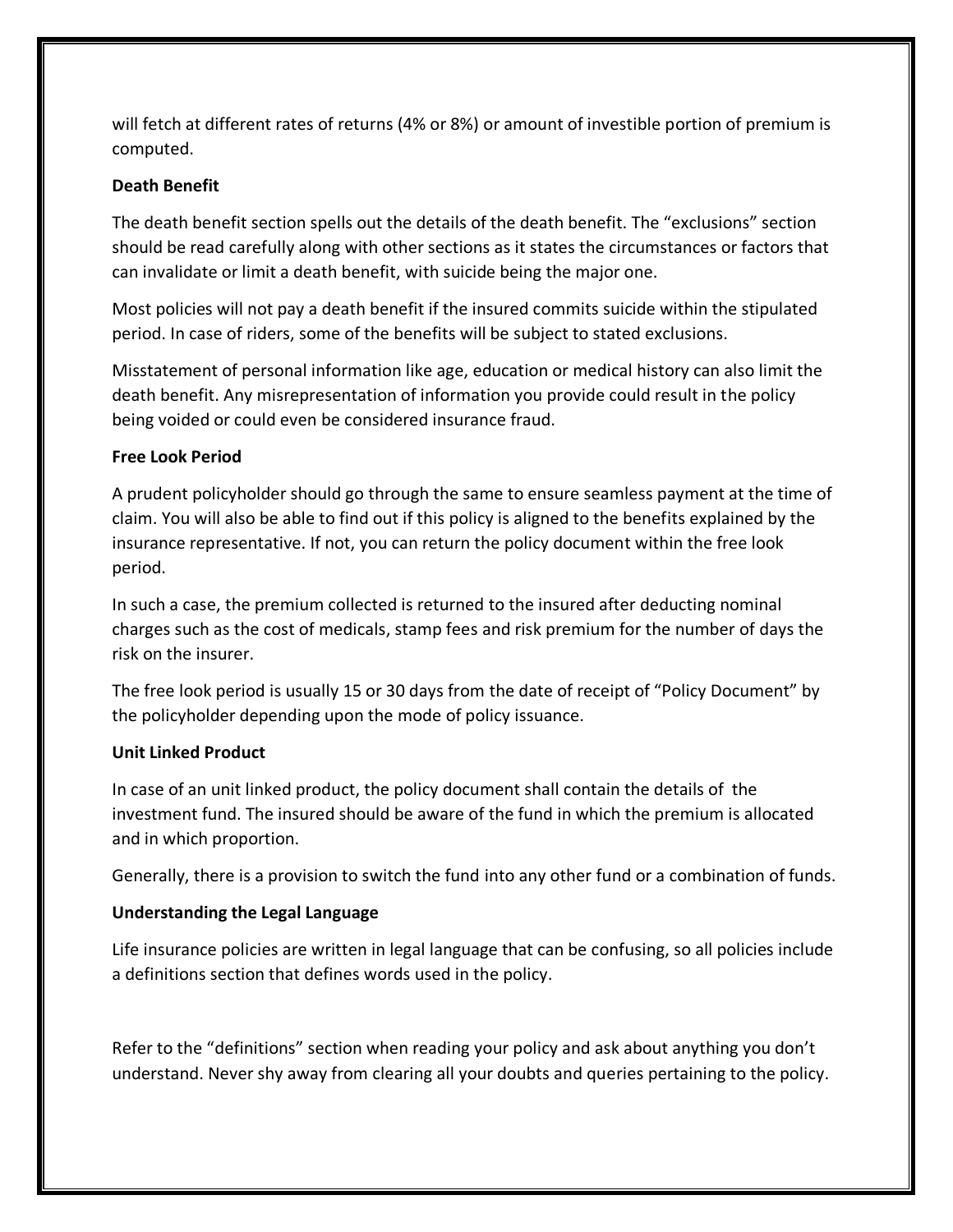# **Nomination**

The "life insured" can name the person or persons to whom the policy benefit would be payable in the event of his death. The person could be your kids, spouses or parents, for example.

# **Claims Section**

The claims section provides instruction on how a beneficiary can make a claim and the choices available for receiving the policy's benefit.

# **Claiming the Policy**

Under a lapsed policy, the policyholder loses all his rights and benefits. However if the policyholder wishes to reinstate the policy with full benefits (full force), they can do so by payment of due premiums with a penalty as decided by the company. This procedure is called "revival."

Revival is possible within three to five years from the date of lapse depending upon the nature of the plan.

# **Lock-in Period**

Insurance is a long-term contract, and the policyholder has entered with an agreed duration. Hence, there is a lock-in period during which the policyholder will not be able to exit or withdraw funds.

In due course, the policyholder may require funds due to some exigency and is not in a position to wait until maturity. In such exceptional cases there is a provision to surrender or encash the policy.

The terms and conditions of surrender should be read properly as it may lead to loss of policy value and the goal may remain unfulfilled.

#### **Tax Benefits**

Due to the inherent benefit of a life insurance plan in providing a protection, the Income Tax Act provides tax benefit to the policyholder both on payment of premium and on the maturity amount depending on the type of plan. However, tax laws are subject to changes as per prevailing laws.

A policyholder should ideally consult a tax advisor on taxation issues.

# **Bottom Line**